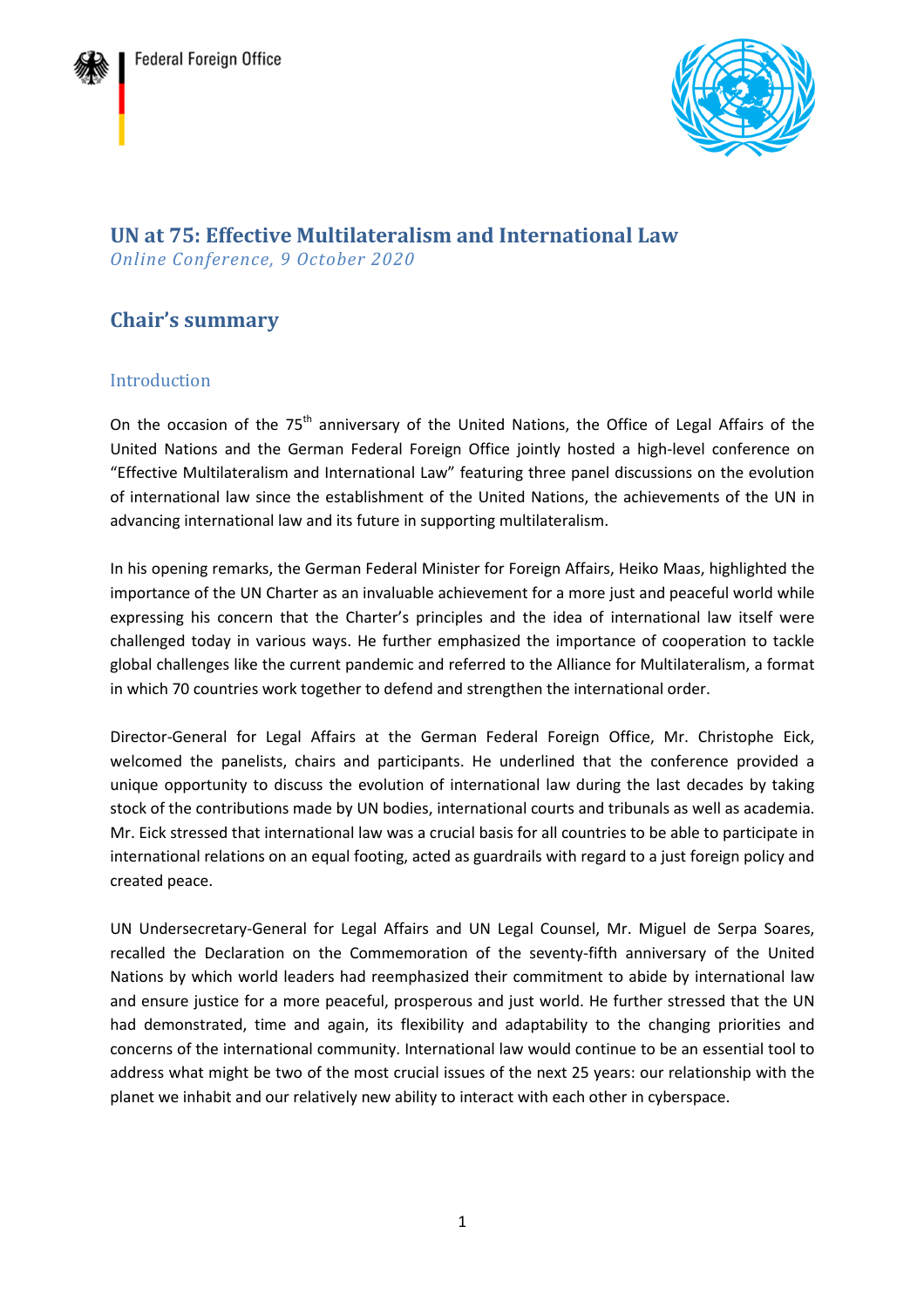



## **1**. **The Role of the General Assembly and Its Subsidiary Organs (ILC, Sixth Committee) and the Importance of Academia**

**Chair:** Christophe Eick, Director-General for Legal Affairs, Federal Foreign Office, Germany

#### **Panelists:**

*Mariana Durney,* Professor at the Catholic University of Chile

*Georg Nolte,* Professor at the Humboldt University of Berlin, Member of the International Law Commission

*Nilüfer Oral,* Professor at the Istanbul Bilgi University and the National University of Singapore, Member of the International Law Commission

The panel discussed the role of the United Nations as an 'epicenter' of the *development* of international law and, at the same time, as a crucial actor in the *implementation* and *interpretation* of international law. Panelists *inter alia* referred to the historical and political context, objectives and purposes as well as to the evolution of the United Nations system. They highlighted its role in promoting multilateralism and international cooperation and the United Nations' function as a convening power and principle driver for the adoption of specific multilateral treaties in different areas such as, for example, human rights, international humanitarian law, international criminal law, maritime law and environmental law/climate change. The function of multilateral treaties as solemn commitments of States was underlined, as was the important role of the UN Charter in articulating a general confidence in international law and of the UN organs as the institutions safeguarding this confidence.

The panel examined the roles and contributions of as well as the cooperation mechanisms between the General Assembly, Sixth Committee and the International Law Commission (ILC) regarding the creation of broad-based international rules. Furthermore, the increasing importance of soft law vs. hard law was discussed: The panelists highlighted aspects of soft law such as its purported efficiency, flexibility and quick responsiveness to challenges as well as its role as a "forerunner" of hard law. In addition, the panel reflected on the ILC's function concerning the codification and progressive development of international law and stressed the impact and significance of the Draft Articles on State Responsibility as one of the most prominent outputs of the ILC. Other topics included the use of Art. 17 of the ILC Statute, according to which the ILC also considers proposals and draft multilateral conventions submitted to it by Members of the United Nations, as well as the question whether there was a need for the ILC to review its workload and working methods.

The panel also looked into the contributions of the Security Council. With its specific powers, the Security Council reinforced *inter alia* the principle of sovereign equality of all States with institutional means. Moreover, the Council fulfilled an increasingly important function in raising awareness about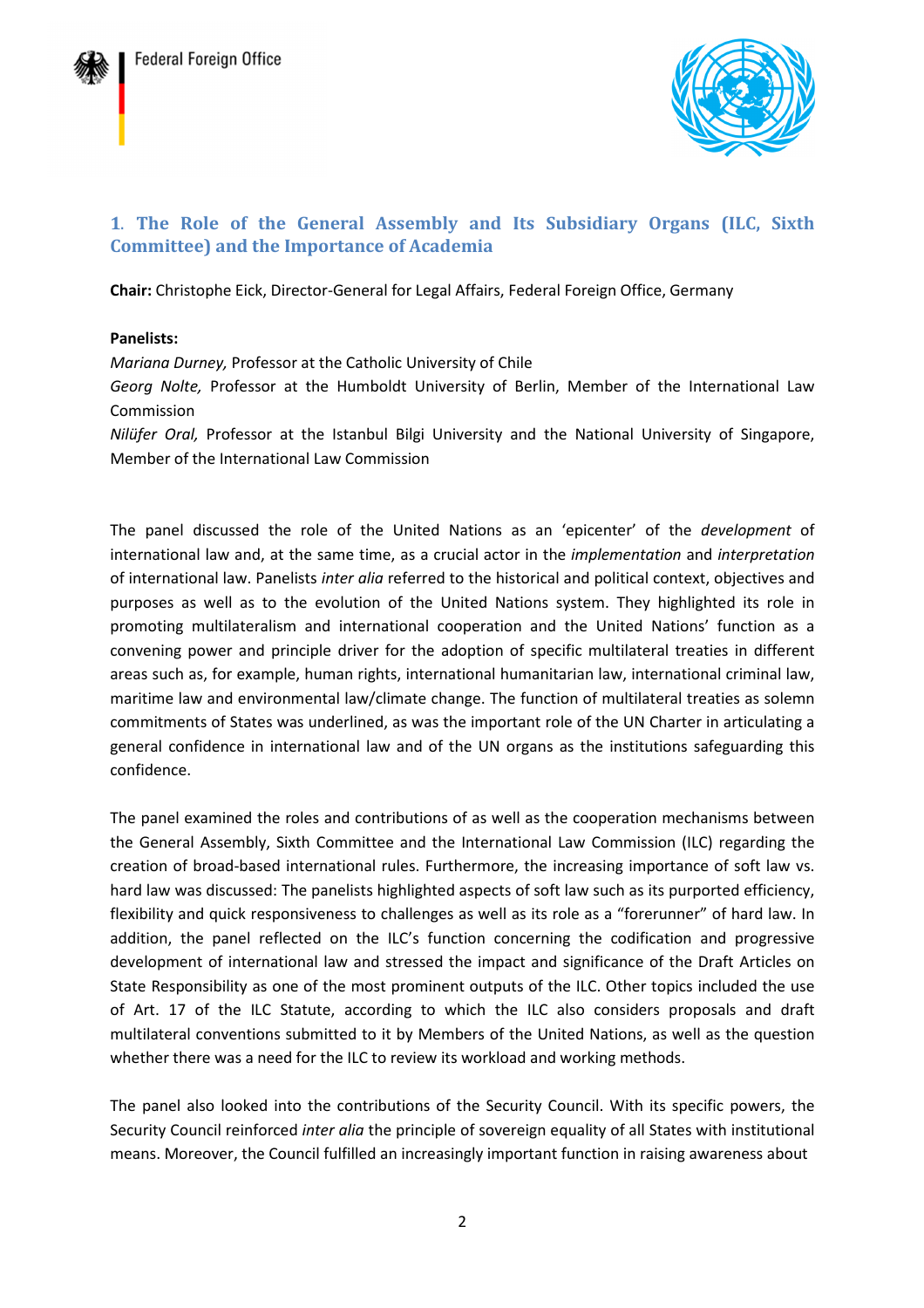



new topics on its growing agenda such as, for instance, in the areas of climate change, sea-level rise, etc.

Furthermore, the panel touched upon the increasing relevance of non-state actors, including NGOs, the ICRC, civil society in general as well as scientists, in the formulation and application of international law. Non-state actors were important because of their representation of general and special interests and because of the knowledge they could bring to processes of international lawmaking, application or clarification. Moreover, the panelists specifically reflected upon the experiences of the ILC in this regard, for example, during the Commission's works on topics like crimes against humanity, protection of the environment in armed conflict, protection of the atmosphere or sea level rise.

Further discussing the importance of academia for international law and institutions, the panelists addressed questions on how academia and practitioners interact and cooperate, on the relationship of theory vs. practice, on the different approaches and working methods and on changes in the functioning of academic life in recent years. The positive effects of academic teaching, research and knowledge dissemination on the wider appreciation of international law were highlighted.

## **2. The contribution of international courts to the development of international law**

**Chair:** Alain Pellet, President of the French Society for International Law

#### **Panelists:**

*Xue Hanqin*, Vice President of the International Court of Justice *Ben Kioko*, Vice President of the African Court on Human and People's Rights *Roman Kolodkin*, Judge at the International Tribunal for the Law of the Sea

The panel focused on the extent to which international courts and tribunals have contributed to the development of international law and on the question to what extent decisions of international courts may exert general impact on the conduct of States.

Panelists expressed converging views that international courts and tribunals could not act as substitute legislators, but contributed to the development of international law through their jurisprudence. They highlighted a role and responsibility of every international court to develop international law through its interpretation and application of the law: Courts had to consider and interpret various abstract, uncertain or unclear elements of international law, which they clarified and interpreted with the changing times, and filled gaps. Courts helped develop the texture of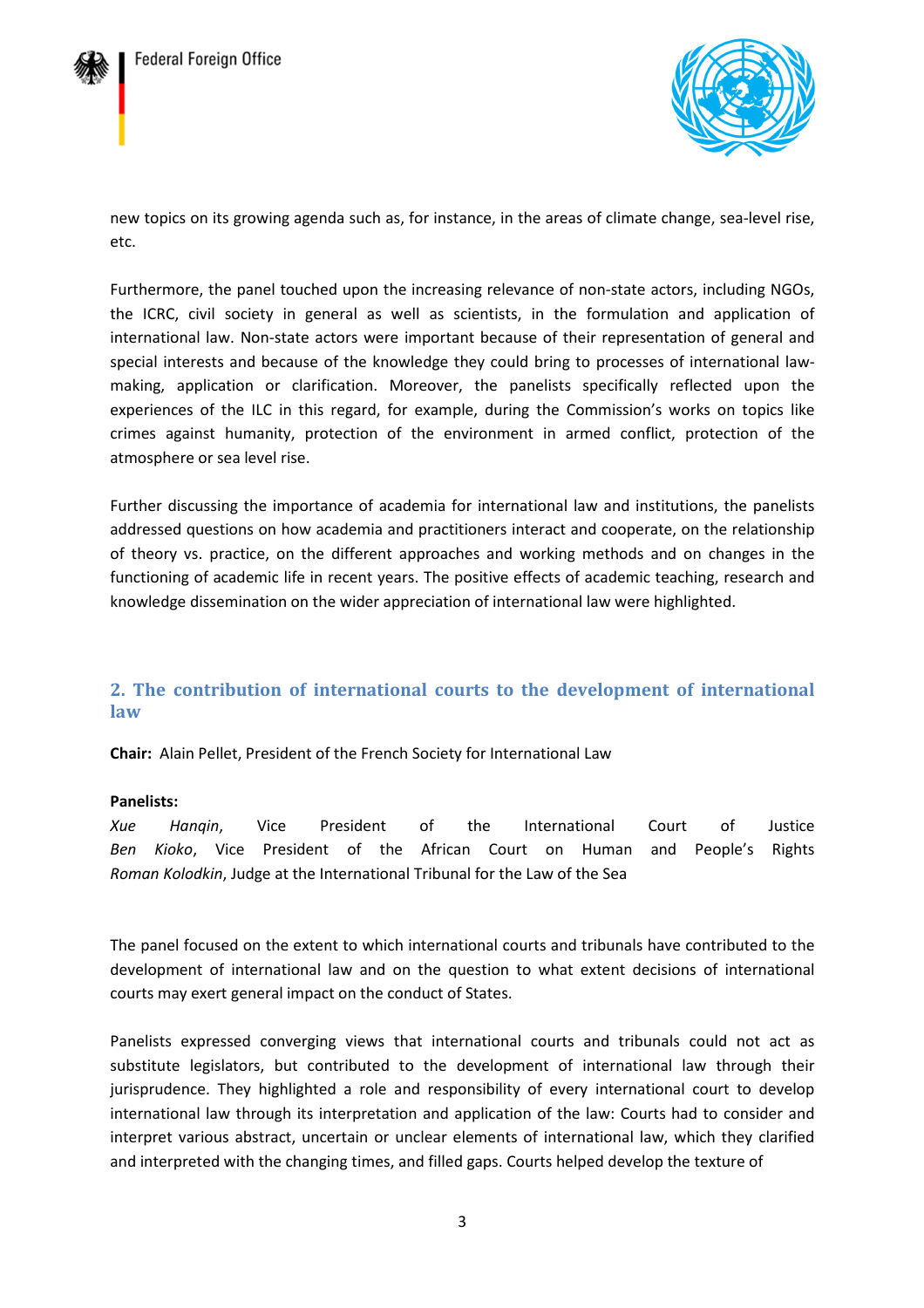



international law through the clarification of issues, standpoints and perspectives. Constantly increasing caseloads and the larger variety of cases have provided more opportunities for courts to consider broader areas of state practice and drawn more attention to the new trends in international law. They also pointed out, however, that there are limitations to the courts' role in this regard: Courts were obliged to faithfully interpret treaty provisions in accordance with the rules of interpretation under customary international law; reinventing or expanding the law would entail the risk of undermining the trust of States in the judicial settlement of disputes Courts could not be expected to remedy the situation where there was a lack of consensus among States to conclude new treaties; it was up to States to make the law. Furthermore, to maintain legal certainty, courts should pursue consistent jurisprudence.

The risk of a fragmentation of international law due to the growing number of international courts and tribunals could in part be countered by closer cooperation and dialogue between courts, panelists held. In their work, many courts and tribunals cited decisions of other courts, while in certain cases they further developed the latter's jurisprudence. Yet, such a cooperation required sensitivity by every court to other courts' decisions. Generally, the panelists agreed that if a court followed the consistent jurisprudence of various courts, it would increase the legitimacy and acceptance of its own judgements. One panelist stressed that irrespective of fragmentation in specialized areas, it was crucial that general international law and its framework should be kept intact.

Asked about the specific point in time in which a certain jurisprudence should be further developed or changed, panelists underscored that there was no mechanism to determine such point in the abstract, as law was a 'living organism' which had to move with the developments in society. Courts needed not only to look at what the law was, but also keep in mind discernible trends in state practice and prevailing views of the international community. Circumstances changed and new developments occurred, which had to be taken into account accordingly. Judgments were not delivered in a vacuum, but in constantly changing times and different societal contexts.

#### **3. International Relations Based on International Law**

**Chair:** Anne Peters, Professor and Managing Director at the Max Planck Institute for Comparative Public Law and International Law Heidelberg

#### **Panelists:**

*John B. Bellinger*, III , Partner, Arnold & Porter, LLP, and Adjunct Senior Fellow in International and National Security Law, Council on Foreign Relations, Washington, DC *Päivi Kaukoranta* , Ambassador of Finland to The Netherlands and Permanent Representative to the OPCW *Elizabeth Wilmshurst*, Chatham House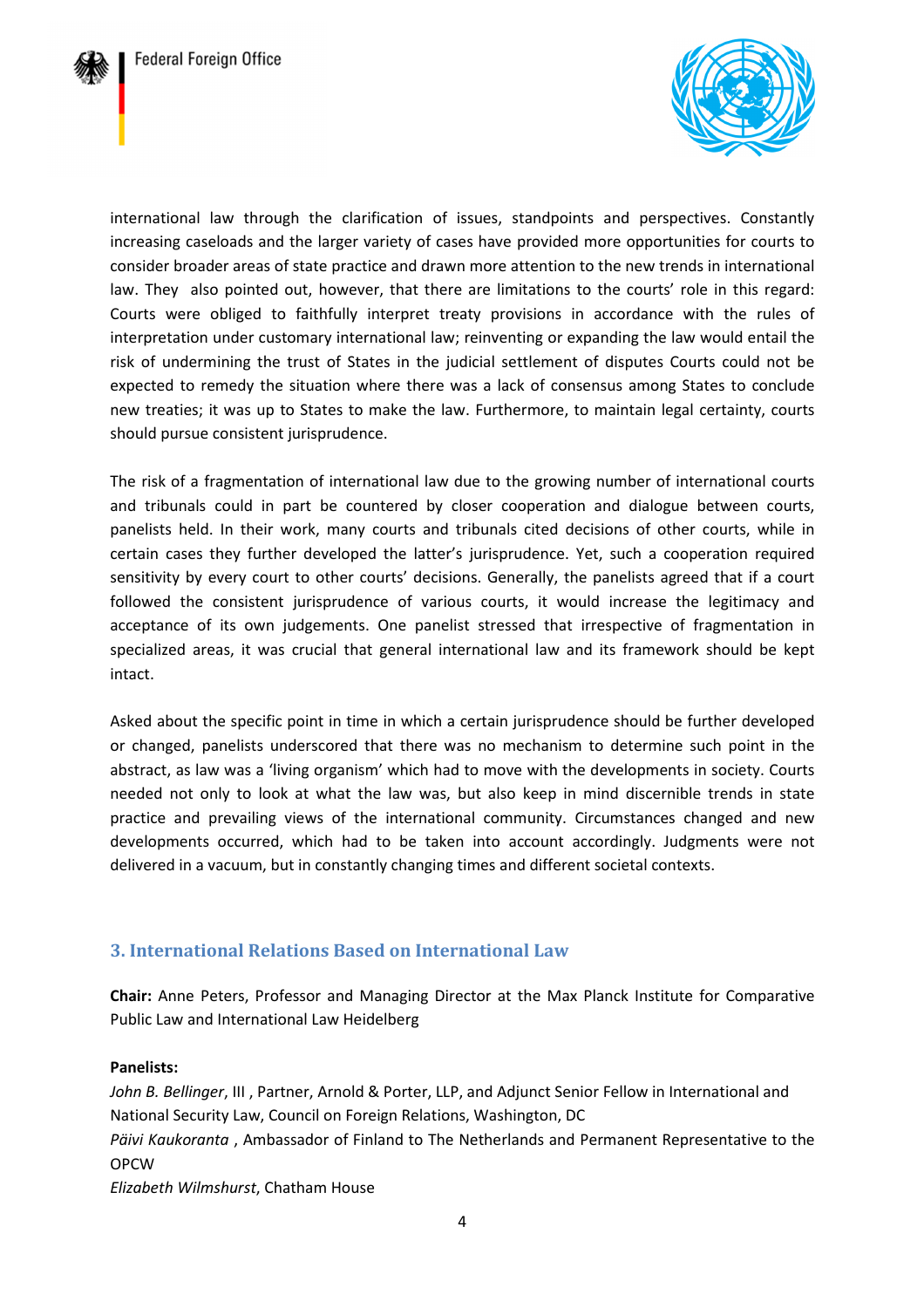



The panel discussed the role of international law in establishing a framework for international relations. Panelists *inter alia* pointed to the function of international law in regulating and stabilizing international relations. International law, it was argued, did not only function as a limitation to policy-makers but also provided for 'tools to *build* international relations'. As one panelist put it, international laws were the 'gears' that allowed states to work together even if they disagreed on certain issues, thereby providing the basis for people to meaningfully engage with each other across borders. International law also set a framework for the protection and pursuit of common interests among nations and their populations in a variety of areas such as the environment or diplomatic relations.

As regards the development of international law, the panelists noted that recent years had seen a stagnation of international law-making and an increased withdrawal from treaties. The divergence of interests among an increased number of states made it more difficult nowadays to agree on new large multilateral treaties or renegotiate existing treaties. One panelist highlighted that the UN Charter itself had only been amended rarely even though during its initial phase expectations had been voiced that the Charter would be further improved and developed over time. To overcome the dilemma, it was generally suggested to focus on incremental methods of law-making by which smaller groups of States negotiated treaties or international instruments, which could then be joined by other States over time if deemed fit. Examples for such instances of a 'practical multilateralism', as one panelist put it, were the 2008 Montreux Document on Private Military and Security Companies or the Copenhagen Process on the Handling of Detainees in International Military Operations launched in 2007.

The panel also reflected upon the issue of compliance with international law and highlighted that even fundamental norms, such as the prohibition of the use of force or the principle of territorial integrity, were violated with some regularity. 'Grey areas', i.e. a lack of clarity with regard to the contents of certain international norms, for example, on the use of force against non-state actors, added to the challenge. There were converging views among panelists that strategies of norms affirmation and clarification were crucial to counter non-compliance: States should speak out and address norms violations more openly. Staying silent carried the risk of signaling acceptance and could hence catalyze the erosion of a contested norm. Also, States, and in particular their legal advisors, should engage more frequently in efforts to publicly clarify and explain their position on what the law was in the first place. The panelists also agreed that States, which resorted to a use of force in self-defense under Art. 51 UN Charter, should provide more detailed and transparent legal explanations in their letters to the Security Council under the second sentence of Art. 51 UN Charter. The panelists also discussed the role of the United Nations in affirming and clarifying the international *lex lata* and referred to the important work of the International Law Commission in this regard.